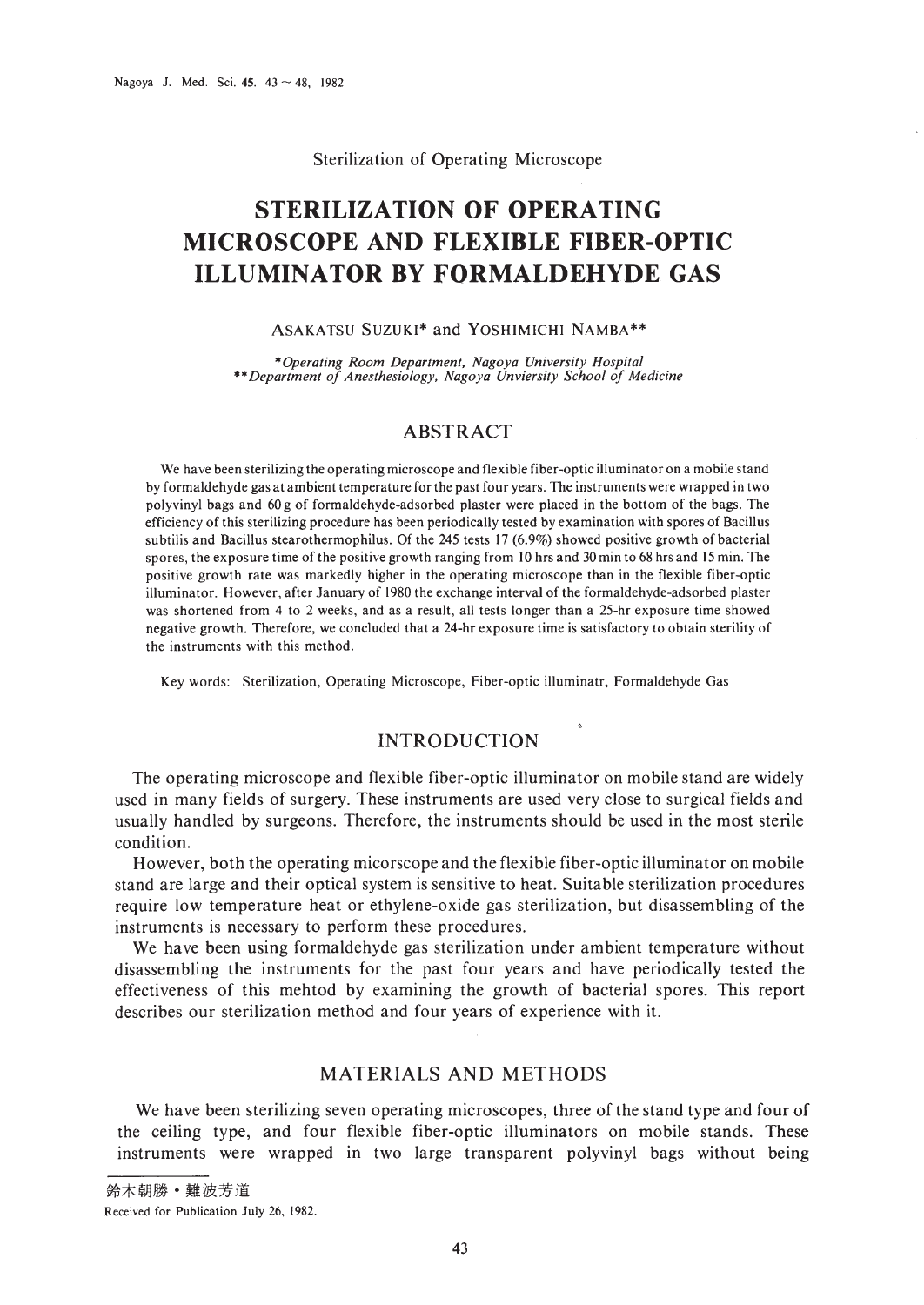

Fig. I Showing sterilization of ceiling type operating microscope. Formaldehyde-adsorbed plaster wrapped in gauze is placed in the bottom.

disassembled. In the bottom of the inner polyvinyl bag, formaldehyde-adsorbed plaster\* enclosed in gauze was deposited and then each of the two polyvinyl bags were separately sealed with tape to prevent leakage of the formaldehyde gas. The viewing lense and the tip of the illuminator were covered with gauze to protect them from coming into direct contact with the formaldehyde-adsorbed plaster. Figure I illustrates the sterilization procedure for the ceiling type operating microscope. The dose of formaldehyde-adsorbed plaster was one full container cap equivalent to 60 g.

The efficiency of this sterilization procedure has been examined by the growth of bacterial spores. Commercial biological indicator Attest for gas sterilization (populations of Bacillus subtilis spores  $10^6$ ) and Attest for steam sterilization (populations of Bacillus stearothermophilus spores  $10<sup>5</sup>$ ) were both wrapped in a single gauze and fixed close to the viewing lenses of the operating microscope. For the flexible fiber-optic illuminator, these spores were fixed far from the tip of the instrument. The formaldehyde-adsorbed plaster was changed every 4 weeks until December, 1979, but this interval was shortened to 2 weeks in January. 1980.

These biologial indicatores are removed from the instruments during surgery, and Attest for gas sterilization is incubated at 40°C, Attest for steam sterilization at 56°C in an incubator exclusively made for Attest. The results were examined by the color change of the cultured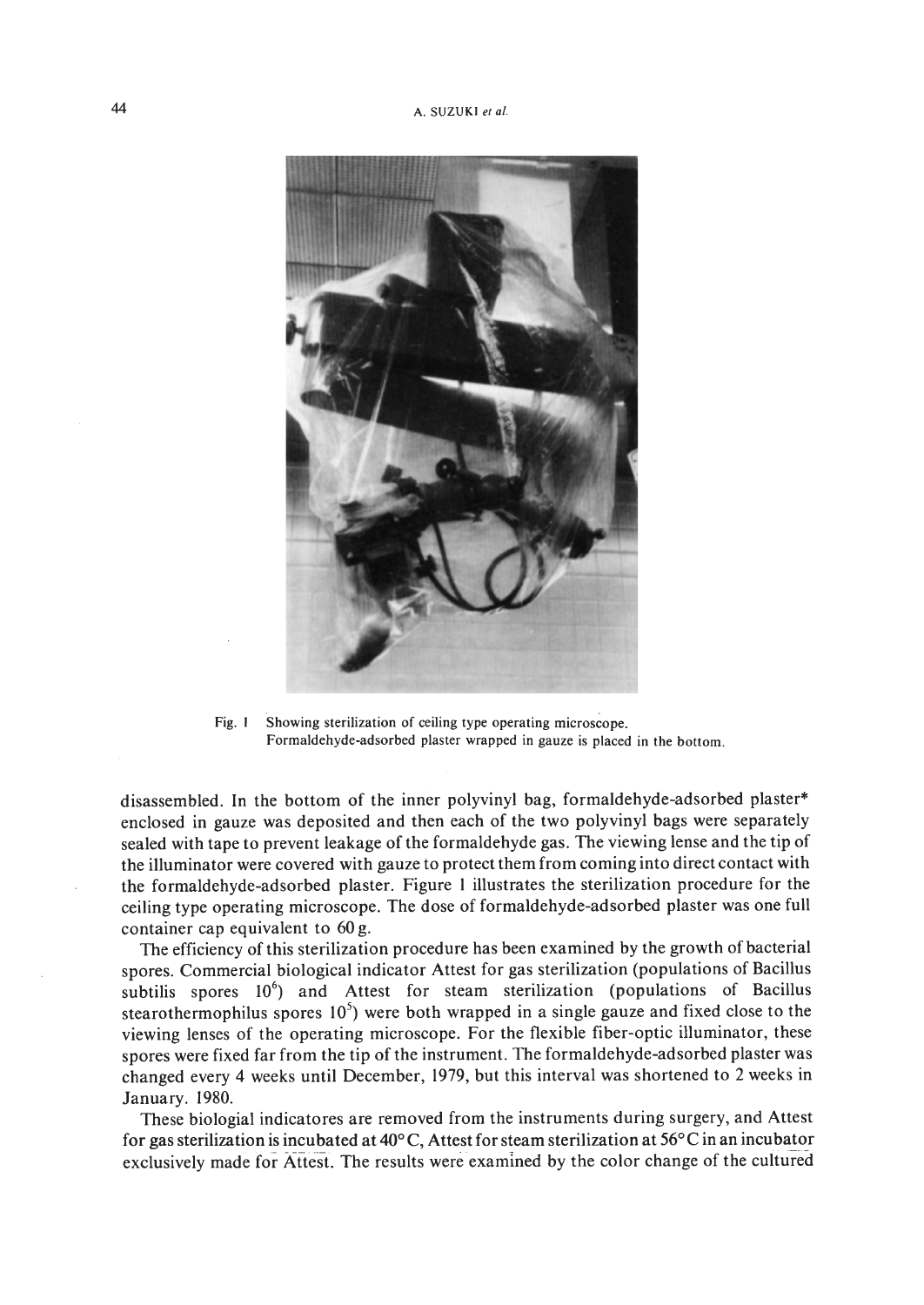medium of the Attest biological indicator. A positive biological indicator is yellow in colors indicating bacterial growth. Usually the results were examined after 48 hrs. However, in formaldehyde gas sterilization, positive growth was occasionally observed longer than the 48 hr incubation period. Therefore, routine incubation was continued for seven days. **In** questionable instances, spores were cultured on a heart infusion agar plate and the bacterial growth was examined.

\*F-gen. Tateyama Chemical Co. Japan

## RESULTS

During the past four years, sterilization tests by bacterial spores were carried out 245 times. Table I summarizes our results. The shortest exposure time for formaldehyde gas was 8 hrs, and the longest exposure time was 1106 hrs (46 days and I hr), the average exposure time being 153 hrs (6 days and 9 hrs).

Positive growth of either spores of Bacillus subtilis or Bacillus stearothermophilus was found in 17 tests (6.9%). With exposure times of shorter than 32 hrs, positive growth was

| Exposure time (hr) | No. of tests | Positive growth | %        |
|--------------------|--------------|-----------------|----------|
| Under 8            |              | $\bf{0}$        | $\bf{0}$ |
| $9 - 16$           | 8            | 4               | 50.0     |
| $17 - 24$          | 22           | 8               | 36.4     |
| $25 - 32$          | 7            | 3               | 42.9     |
| $33 - 40$          | $\theta$     | 0               | $\bf{0}$ |
| $41 - 48$          | 14           |                 | 7.1      |
| $49 - 72$          | 56           |                 | 1.8      |
| $73 - 96$          | 17           | 0               | $\theta$ |
| $97 - 120$         | 22           | 0               | 0        |
| $121 - 144$        | 3            | $\theta$        | 0        |
| $145 - 168$        | 19           | $\theta$        | 0        |
| $169 - 192$        | 5            | $\bf{0}$        | 0        |
| $193 - 216$        | 3            | $\Omega$        | 0        |
| $217 - 240$        | 3            | $\Omega$        | 0        |
| Over 240           | 65           | $\Omega$        | 0        |
| Total              | 245          | 17              | 6.9      |

Table 1. Effect of formaldehyde gas on bacterial spores (B. subtilis 10<sup>6</sup> and B. stearothermophilus 10<sup>5</sup>) at ambient temperature

Table 2. Comparison of the effect on bacterial spores in the operating microscope and in the flexible fiber-optic illuminator following exposure to formaldehyde gas

| Instrument                          | No. of tests | Positive growth | %   |
|-------------------------------------|--------------|-----------------|-----|
| Operating microscope                | 174          | 16              | 9.2 |
| Flexible fiber-optic<br>illuminator | 71           |                 | 1.4 |
| Total                               | 245          |                 | 6.9 |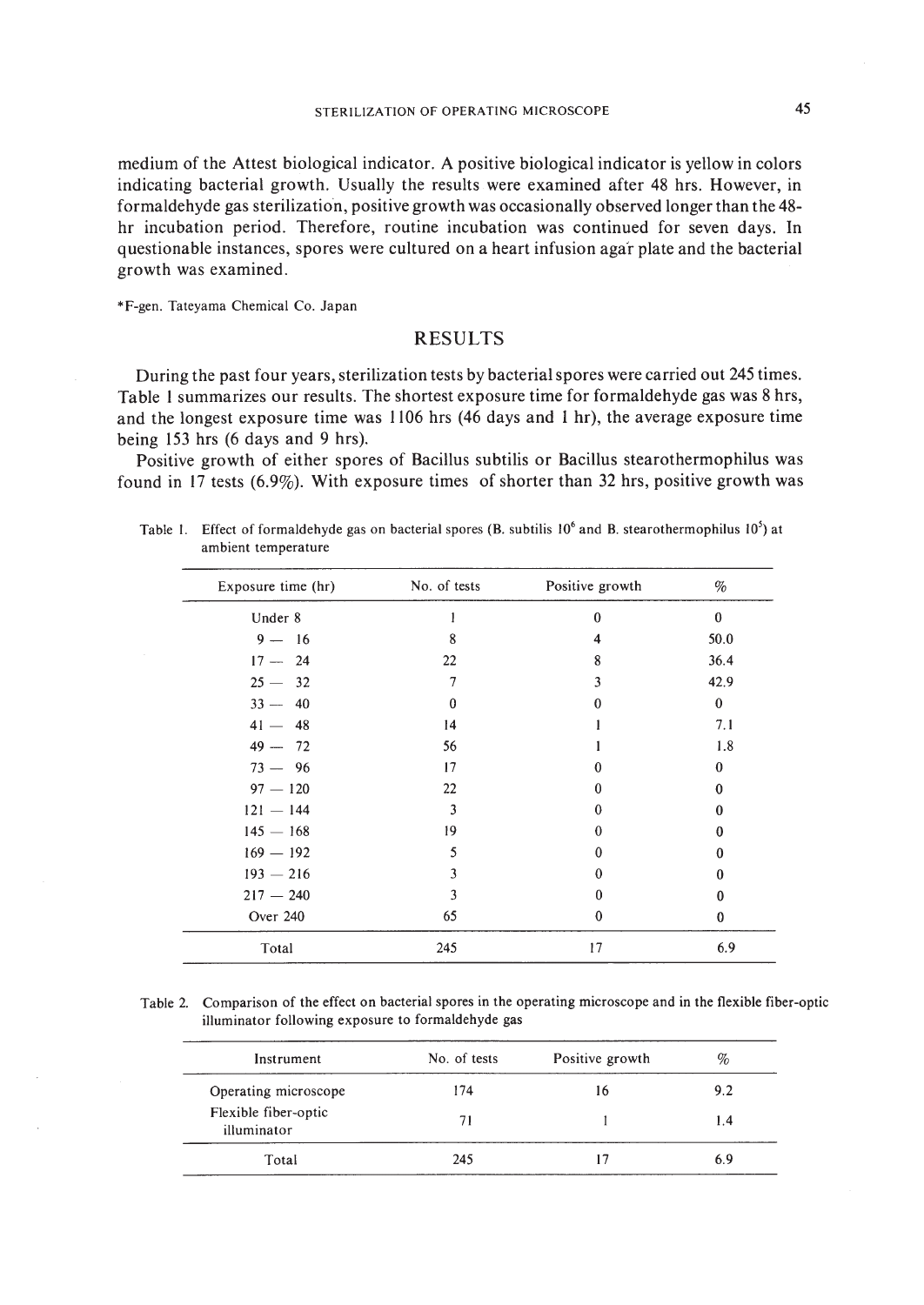frequent. Of 38 such tests, 15 (39.5%) were positive. In 70 tests with exposure times between 41 hrs and 72 hrs, only 2 tests (2.9%) showed positive growth. Of the 137 tests with exposure times of over 72 hrs, no positive growth was observed. There were 65 tests with an exposure time of over 10 days. This illustrates that some of the operating microscopes or fiber-optic illuminators were exposed to formaldehyde gas for such long periods of time; neverhteless, none of these instruments were damaged by the gas nor was metal corrosion of the surface observed in any of the instruments.

The positive growth rate was different for the two instruments as shown in Table 2. The rate was markedly higher for the operating microscope than for the flexible fiber-optic illuminator. The sterilization procedure was identical in both instruments, but the complex structure of the microscope resulted in a larger air space to be sterilized with the same dose of formaldehyde-adsorbed plaster; thus the effectiveness was reduced. The simple structure of the flexible fiber-optic illuminator and the relatively small air space inside of the covered polyvinyl bag made it possible to obtain excellent results.

Table 3summarizes a detailed description ofthe 17 positive growth tests. In 9 tests, both the spores of Bacillus subtilis and Bacillus stearothermophilus were positive, and in the remaining 8 tests spores ofthe Bacillus subtilis were positive in 3and the spores ofthe Bacillus stearothermophilus were positive in 5 tests.

The shortest exposure time of positive growth was 10 hrs and 30 min, the longest exposure time was 68 hrs and 15 min. However, 15 tests were within an exposure time of 27 hrs and only 2 tests exceeded 27 hrs. As previously described, the exchange interval of formaldehydeadsorbed plaster was shrotened from four to two weeks in 1980. Two positive tests with an

|    | No. Exposure time                     |             | Growth of bacterial spores | Instrument                  |
|----|---------------------------------------|-------------|----------------------------|-----------------------------|
|    |                                       | B. subtilis | B. stearo-<br>thermophilus |                             |
| 1  | 10 hrs 30 min                         | $^{+}$      |                            | Operating microscope        |
| 2  | $\pmb{\mathcal{W}}$<br>14             | $^{+}$      | $^{+}$                     | $^{\prime\prime}$           |
| 3  | $^{\prime\prime}$<br>14               | $+$         | $^{+}$                     | $\boldsymbol{\prime\prime}$ |
| 4  | 15<br>$^{\prime\prime}$               |             | $^{+}$                     | Fiber-optic illuminator     |
| 5  | 19<br>$^{\prime\prime}$               | $+$         | $^{+}$                     | Operating microscope        |
| 6  | 19<br>$\boldsymbol{\prime\prime}$     | $^{+}$      | $^{+}$                     | $^{\prime\prime}$           |
| 7  | $\boldsymbol{\prime}$<br>19<br>40 min | $^{+}$      | $\pm$                      | $^{\prime\prime}$           |
| 8  | $\boldsymbol{n}$<br>19<br>$50$ "      |             | $^{+}$                     | $^{\prime\prime}$           |
| 9  | $\boldsymbol{\prime\prime}$<br>20     |             | $^{+}$                     | $^{\prime\prime}$           |
| 10 | "15"<br>20                            | $+$         | $^+$                       | $^{\prime\prime}$           |
| 11 | $\boldsymbol{\prime\prime}$<br>21     |             | $^{+}$                     | $^{\prime\prime}$           |
| 12 | $^{\prime\prime}$<br>23               | $^{+}$      |                            | $\boldsymbol{\prime\prime}$ |
| 13 | 25<br>$^{\prime\prime}$               |             | $^{+}$                     | $^{\prime\prime}$           |
| 14 | " 30"<br>26                           | $^{+}$      | $^{+}$                     | $^{\prime\prime}$           |
| 15 | 27<br>$^{\prime\prime}$               | $^{+}$      | $\ddot{}$                  | $^{\prime\prime}$           |
| 16 | 42<br>$\boldsymbol{\prime\prime}$     | $\,+\,$     | $^{+}$                     | $^{\prime\prime}$           |
| 17 | 68<br>"15"                            | $^{+}$      |                            | $^{\prime\prime}$           |
|    | Total                                 | 5<br>12     | 3<br>14                    |                             |

Table 3. Number of tests showing growth of bacterial spores following exposure to formaldehyde gas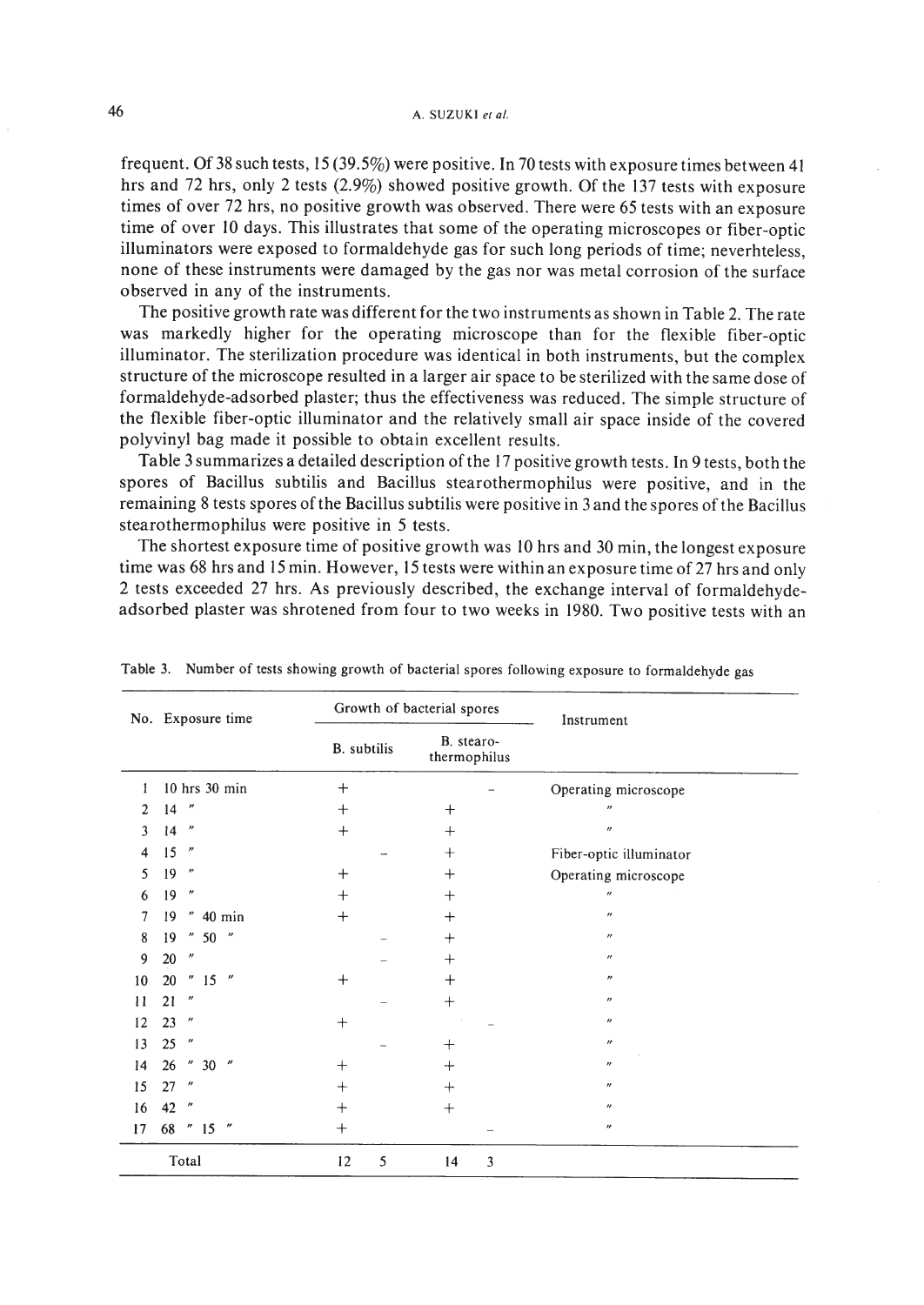exposure time of longer than 27 hrs were observed before 1980, and after January 1980, all tests with an exposure time of longer than 25 hrs showed negative growth. Therefore, currently, a 24-hr-exposure time is satisfactory to obtain sterility of the instruments.

However, a 24 hr-sterilization time naturally prohibits everyday use of one instrument. To facilitate everyday use of one instrument, we keep a sterile polyvinyl bag containing formaldehyde-adsorbed plaster, and at the completion of surgery, the surgeon with sterile gloves on wipes off the surface of the instrument using ethyl alcohol and recovers it with the same polyvinyl bag. With this technique, the sterility of the instrument is not interrupted.

#### DISCUSSION

There are three commonly used sterilizing methods of the operating microscope and the flexible fiber-optic illuminator: the draping method, the ethylene-oxide gas method, and the formaldehyde gas method.

1. Draping mtehod<sup>1)</sup>

Probably this is the most widely used method. The body of the operating microscope or the tip of the flexible fiber-optic illuminator are covered with a sterilized drape made either of cloth or a transparent polyvinyl drape. The instruments are covered on their mobile stand, and disassembling of the instruments is unnecessary. The draping method is very simple, is applicable to any hospital, and is advantageous in emergency surgery. The disadvantage of this method is the difficulty in handling the instruments and the inability to change parts during surgery, such as in case of an operating microscope. However, this method is recommended for the flexible fiber-optic illuminator.

Sterilized covers only for covering the handling knobs and viewing lenses are available for the opertaing microscope, but the risk of contamination is extremely high; therefore they should not be used.

2. Ethylene-oxide gas method

Ethylene-oxide gas is sporicidal and is used in many hospitals to sterilized operative instruments. The body of the operating microscope and the tip of the flexible fiber-optic illuminator should be removed from their stand and wrapped in a polyethylene bag and placed in an ethylene-oxide gas sterilizer. Kurze<sup>2)</sup> exposed the operating microscope to an ethylene-oxide  $CO^2$  mixture at 54.4°C with a humidity of 50% for four and a half hrs. The instrument is aerated for 8 hrs afterwards. Kurze reported no visible signs of operating microscope deterioration after more than 3 years of use. However, Pia<sup>3)</sup> has abnadoned ethylene-oxide gas sterilization since 1973 due to damage to the coating layer of the operating microscope and its optical system. Ethylene-oxide gas sterilization of the flexible fiber-optic illuminator has not been reported. The current ethylene-oxide gas sterilizer is equipped with a prevacuum cycle and this probably damages the optical system of the instruments. An additional disadvantage of this method is the cumbersome instrument assembling and disassembling process.

3. Formaldehyde gas method

Pia<sup>3)</sup> reported on the sterilization of the operating microscope and its additional equipment with formaldehyde gas in a specially developed container. He tested the effectiveness of formaldehyde gas by the vegetative form of various bacteria and reported that 10 g of formaldehyde for an exposure of 10 hrs killed all of the bacteria tested, but the effect of the bacterial spores was not tested. Disassembling of the operating microscope is also required for this method.

Our formaldehyde gas method is different from Pia's method since we enclosed the